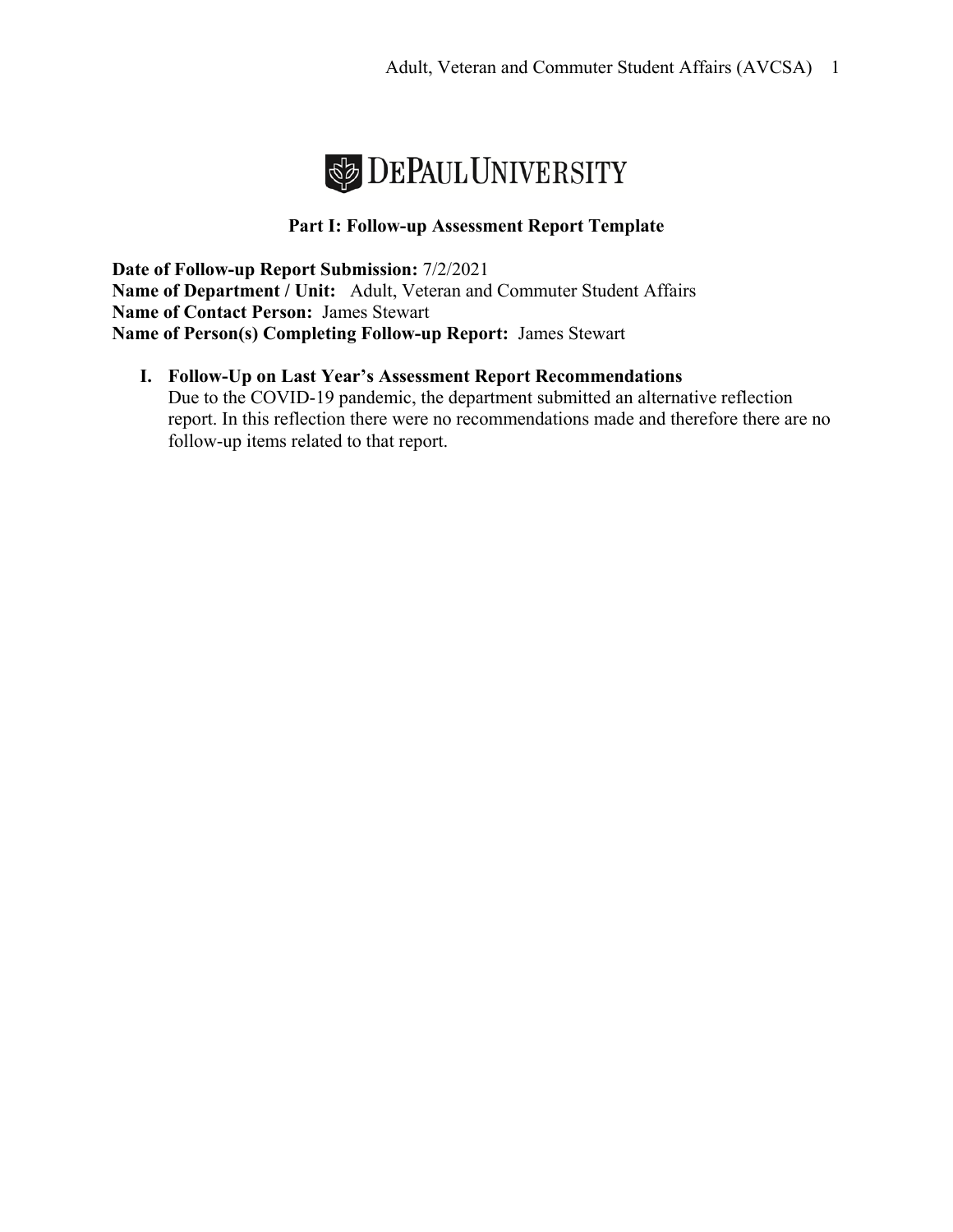

#### **Part II: Annual Assessment Report Template: Learning** Academic Year: 2020-2021

**Date of Report Submission:** 7/2/2021

**Name of Department / Unit:** Adult, Veteran and Commuter Student Affairs **Name of Contact Person:** James Stewart/ Megan Giedraitis **Name of Person(s) completing report or contributing to the project:** James Stewart/Megan Giedraitis

### **I. Abstract**

The assessment project sought to measure students' reflective skills among those who attended 3 separate events within the Promoting Student Development program area. Reflective skills and strategies are found to benefit students' success. An internallycreated, open-ended learning survey was sent to students who checked in on DeHub and their responses were analyzed using an analytic rubric. In spite of a very low response rate, 8 of 9 students accurately demonstrated learning in reflective strategies. Future recommendations include doing the assessment in-person to improve responses, shortening it, and changing the learning outcome to only require growth in one area. Indications that students do see growth in this learning outcome allow the department to consider other workshops and events to provide these learning opportunities on a larger scale, especially as the return to campus occurs.

### **II. Assessment Question**

To what extent do students who attend activities that promote student development develop and apply reflective skills in their academic, personal, and professional life?

#### **III. Introduction & Context Project Overview**

The assessment sought to gather information by surveying attendees that attended a Compass Groups, a Veteran Career event, and the Graduate Thesis and Dissertation Conference to access if attendees after several days were able to articulate reflection strategies that they learned by attending these events.

The events are a portion of the Program Area of the department relating to "Promoting Student Development." The events in this area aim to impart reflection strategies in the context of student's personal, professional, and/or academic goals.

The 20-21 year was executed entirely remotely. These events shifted to be a virtual offering. Virtual attendance to different event offerings was highly varied, but these events generally had attendance close to previous in-person levels.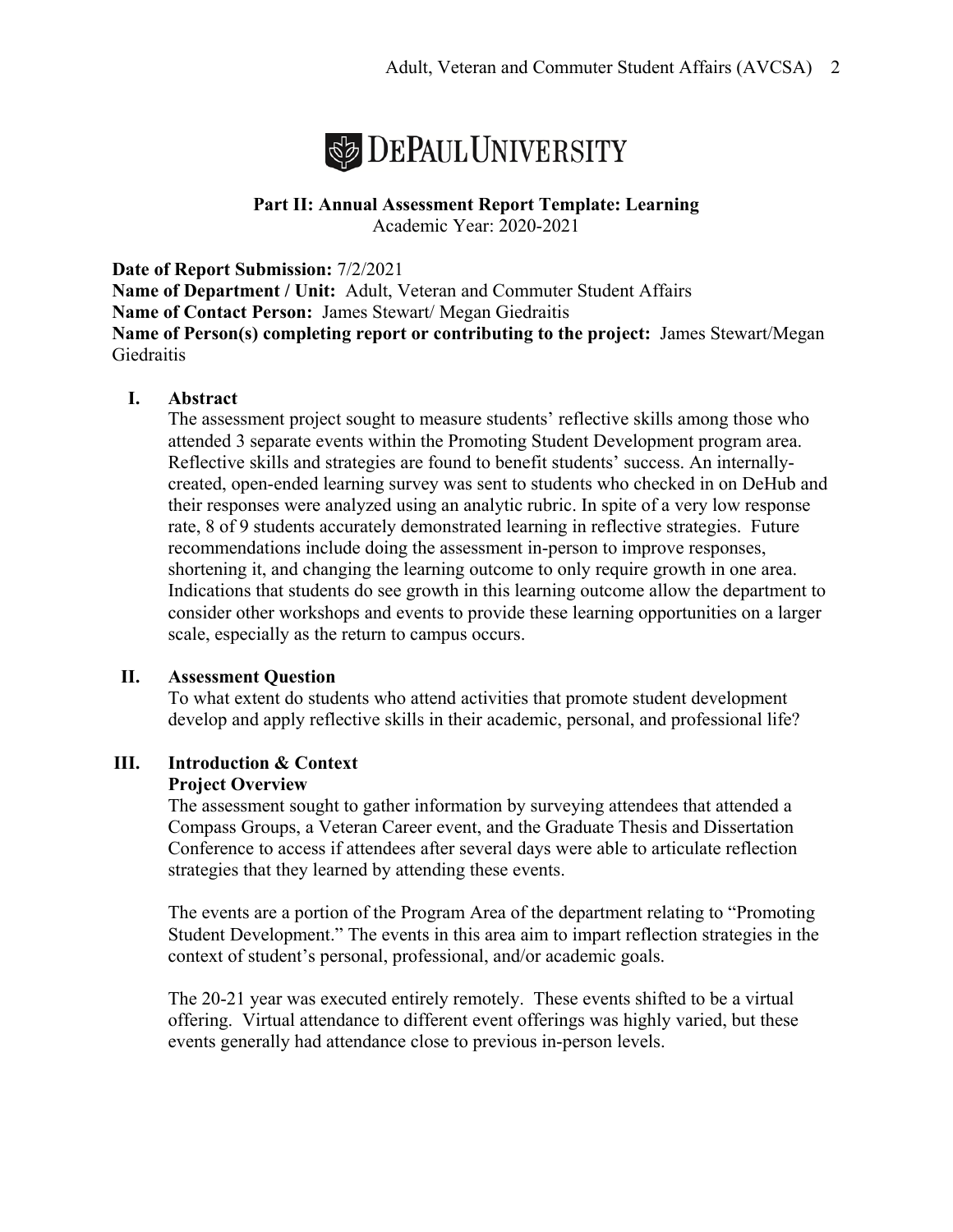Other activities within this Program Area included Strengths Quest presentation and Take a Professor to Lunch. Both of these events were not held during the COVID-19 pandemic.

#### **Learning Outcomes Assessed**

Students who participate in activities and services that connect students to services and resources will be able to employ reflective strategies in the context of their personal, professional, and academic goals.

#### **Context for This Year's Report**

Adult, Veteran and Commuter Student Affairs (AVCSA) is continuing a transition towards an academic support and student success-focused department. The staff were leads in working on the university ACE (Academic Continuity and Engagement) retention initiative. This took significant staff time and priority during the unknowns related to retention during the pandemic.

As the department shifts and necessitates changes to the Program Area Map, this is an area of offerings expected to be maintained. Promoting Student Development is a retention tool and offerings related to topics in this area about student and academic development will continue. This area was strategically chosen for its ability to potentially result in data of continued use.

The Division and University continue to prioritize student retention. This is included in the university strategic plan under 2.1: Create an inclusive and engaging experience for all students. It also relates to the Divisional priorities of Core Function 1, Academic Success.

The assessment focuses on reflective strategies. Reflective strategies are defined by a way to engage students: "useful way to accentuate students" awareness of their active role in the learning process" (Risquez et al., 2007). Reflective strategies have been found to increase student retention and contribute to academic success (Everett, 2013; Risquez et al., 2007; Watson et al., 2007).

As noted earlier, the pandemic caused these events to be offered virtually. In that regard, the assessments were sent as follow-up qualitrics surveys. In the past, some paper in-person surveys were utilized while students were present.

The first issue is only those attendees who check-in on DeHub are included in the population. Especially with the Graduate Thesis and Dissertation conference with multiple concurrent virtual sessions, this proved to have some difficulty although an attempt was made to manually check room attendance and later check-ins to rectify low self-check in rate.

That population from DeHub was then invited to complete the assessment. In spite of even offering a gift card drawing, the response rate across the events is 14% as articulated later. This is in spite of numerous reminder attempts and offering of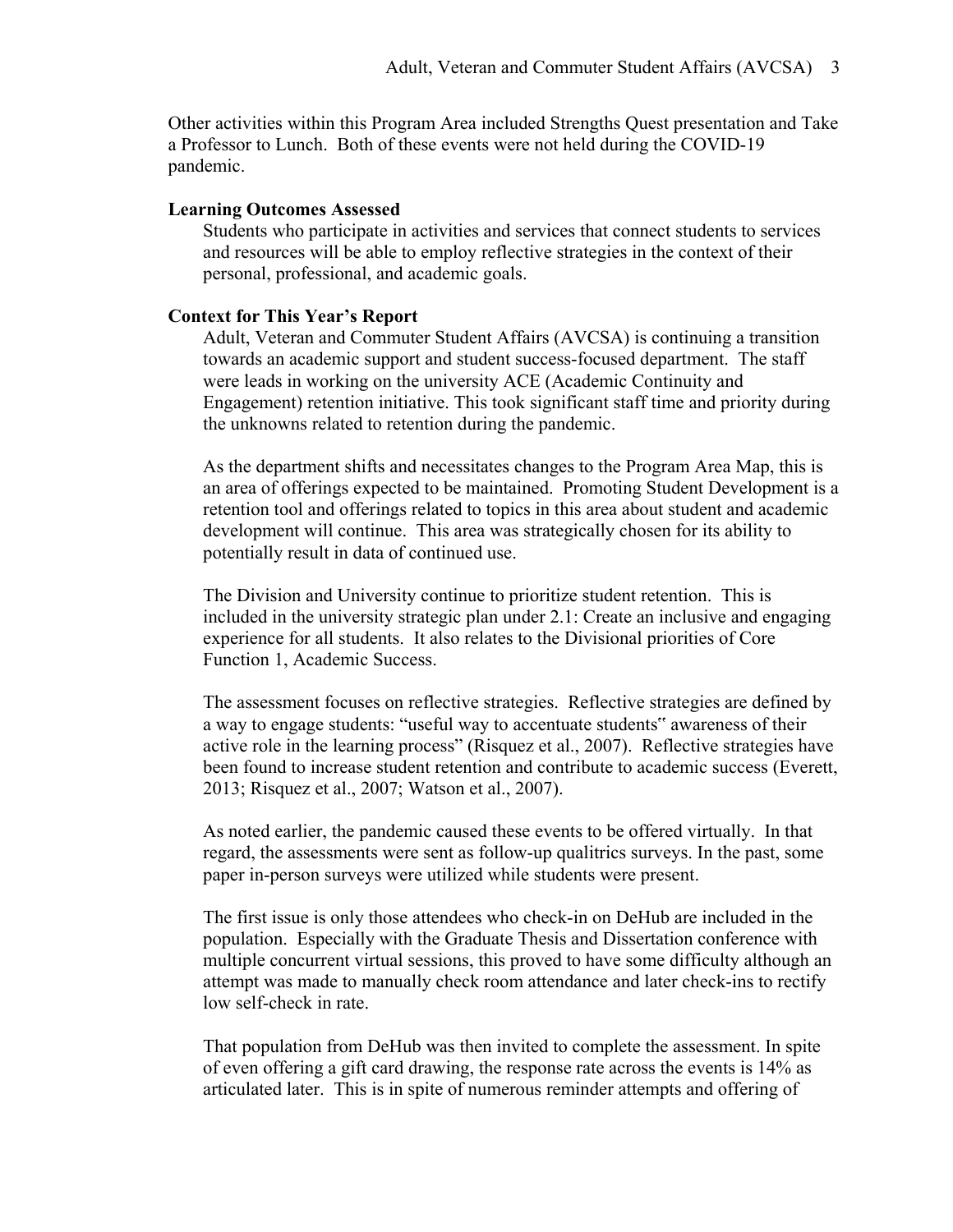incentives. It is theorized that students maintained a fatigue of being online and overwhelmed during much of the pandemic and dealing with ongoing remote work making the completion of an online assessment seen as a chore. This theory is supported that Qualtrics data shows that 25 more students opened or started the survey but never finished it. Perhaps the reliance on articulating and reflecting with open-ended questions rather than simple evaluation or satisfaction data discouraged participation.

#### Sources:

Everett, M.C. (2013). Reflective journal writing and the first-year experience. *International Journal of Teaching and Learning in Higher Education, 25*(2), 213- 222.

Risquez, A., Moore, S., & Morley, M. (2007). Welcome to college? Developing a richer understanding of the transition process for adult first year students. *College Student Retention, 9*(2), 183-204.

Watson, G., Johnson, G.C., & Austin, H. (2007). Exploring relatedness to field of study as an indicator of student retention. *Higher Education Research and Development, 23*(1), 57-72.

### **IV. Data Collection & Methodology**

### **Population and Sample**

The total attendees who checked in on DeHub make up the population of attendees at these three events. This included 65 students this year. Not everyone who attended checked in on DeHub, but staff made attempts to check in on behalf of students using attendee lists. This was especially a challenge with the Graduate Thesis and Dissertation conference and graduate students. Each concurrent session was separate zoom links and students also didn't attend sessions each block. Attempts were made to snap snot attendee lists and find students, but names in zoom did not always match DeHub names. Nonetheless, DeHub attendees comprise the overall population.

A census sample of all 65 attendees were invited to participate in this project via email. All attendees were sent the learning survey via email to complete. Due to generally low response rates, all of these events also conducted follow-up reminders offering a gift card raffle for responses. This did not meaningfully increase response rates. The assessment had to be housed online due to the on-going COVID-19 pandemic and conducting remote work.

### **Data Collection**

Data was collected using an interntally-created learning survey consisting of four openended questions sent to the attendees by email. These questions asked students to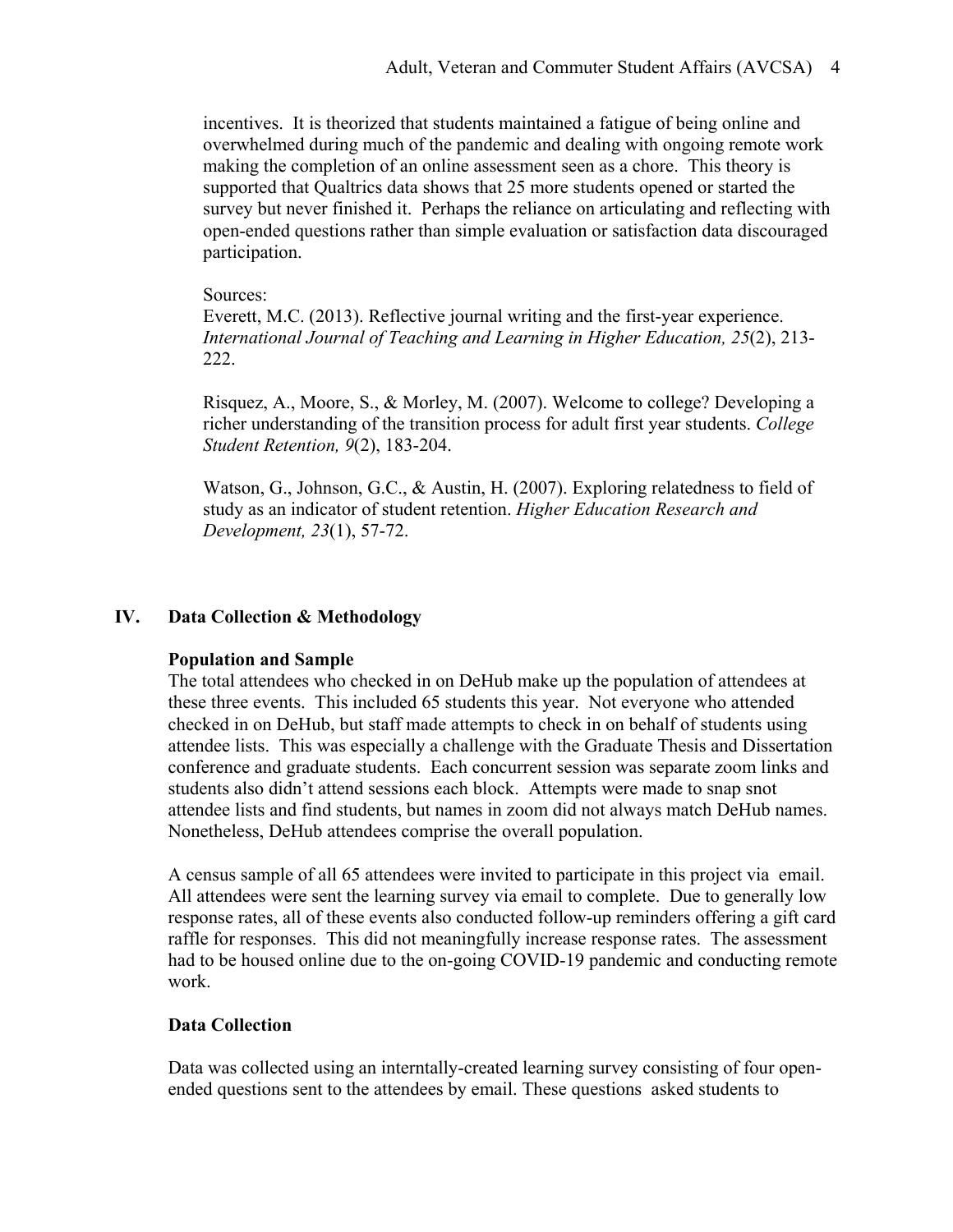identify and describe a reflective stretgy they learned and to apply it to a scenioar they might face in their academic, personal, and professional lives (see appendix for a copy of the learning survey). It was typically sent within one business day after the event. Invitations were sent the day following the Compass Group of Veteran Career Event. For the Saturday Graduate Thesis and Dissertation Conference, it was sent the following Monday.

The questions are included in an appendix. The open ended questions allowed students to give any length of a response to articulate a learned reflection strategy relative to the event they attended.

### **Data Analysis**

The 19-20 Assessment Graduate Intern, Christina Rontell, and the department's Assistant Director, Megan Giedraitis, worked to create an analytic rubric to rate the articulation from each student of a reflection strategy (See appendix). This rubric consistent of five domains relative to students ability to a) recall a reflective strategy, b) understand the use of that strategy, c) apply that strategy to their academic life, d) apply that strategy to their personal life, and e) apply that strategy to their professional life. These domains were scored using a 5-point rating scale where a score of 4 or 5 reflected different degrees of exceeded expectations, a score of 3 reflected meeting expectations, scores of 1 or 2 reflected being below expectations, and a score of 0 indicated a lack of data provided.

After responses were collected, the Assistant Director used this rubric to analyze all responses at the end of the academic year.

### **Participant Consent**

The email and introductory text ensured that participants knew that participation was optional and voluntary. Data was stored on Qualtrics servers in professional staff's accounts and on the protected university networked shared drive. Data was analyzed without identifying information attached.

### **V. Data & Findings**

### **Response Rate and Demographics**

In total 9 participants completed the assessment across the three events. This represents a 14% response rate. This represented 4 responses from the Graduate Thesis and Dissertation Conference, 3 from the Compass Group offered in Spring Quarter, and 2 from the Veteran Career Event.

As the responses were less than 15, full demographics are not presented. However, of note, the results include 5 graduate students, 4 undergraduate students.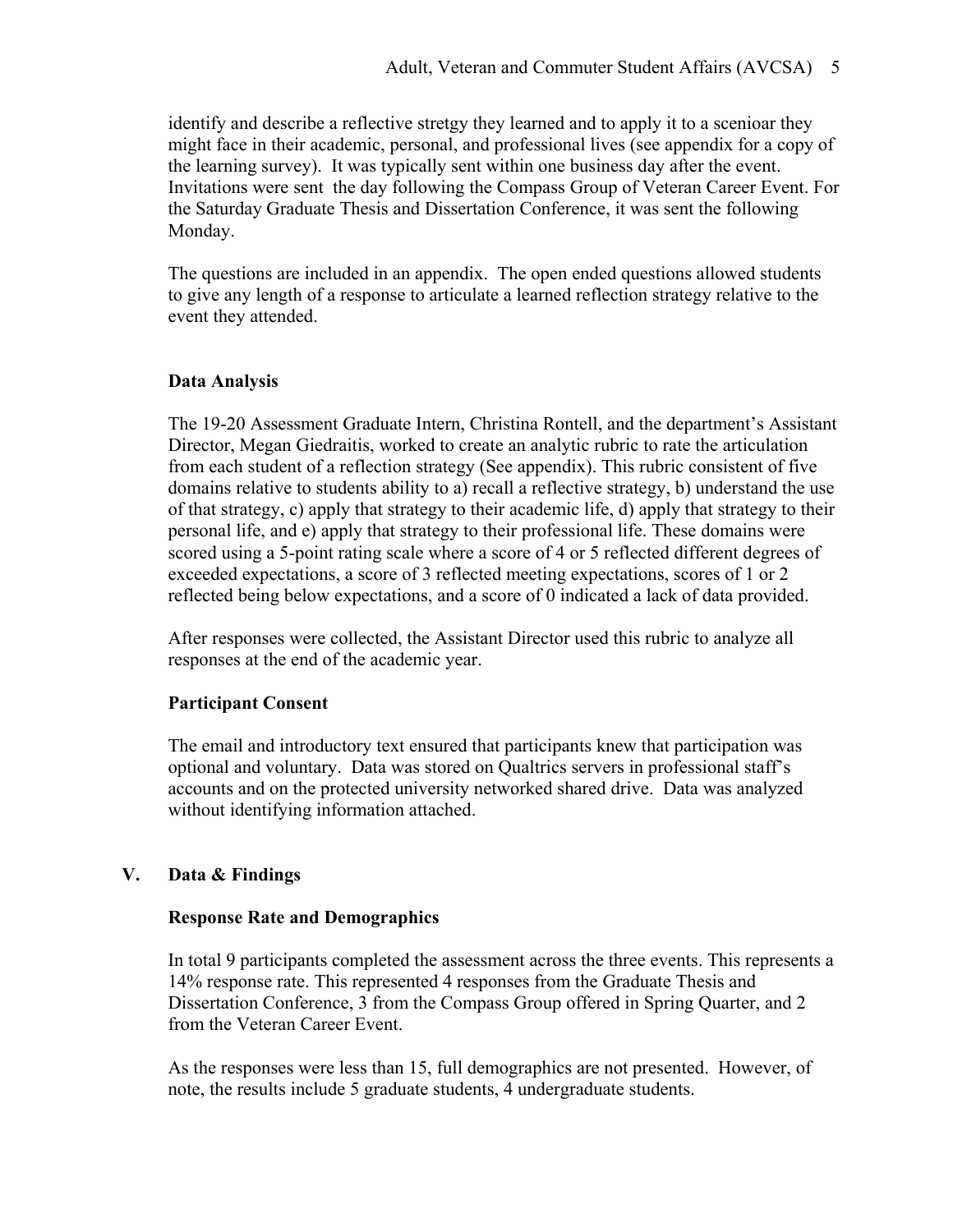#### **Key Findings**

For the recall area, students were scored with having 4 students scoring a 4, 4 students scoring a 3, and 1 student scoring a 1. An example high scoring response of 4 was "Defining "roles" that you must take in your life in order to reach certain goals is one reflective strategy from the program; for example, naming yourself as a "student" allows you to designate goals to being a better student and prioritizing those goals." One articulated strategies but were not necessarily reflective. This is an example response scoring 1: "One editing strategy that I have started to use in my writing is the zotero app and other researching tools. I felt very overwhelmed by the amount of resources I had when i first started to collect information for my thesis but now it feels a lot less cluttered and it's been SOOO useful to quickly enter citations that I know are correct rather than doing them manually." Some answers were unclear on a strategy, "I attended the "Getting Started" session with Dr. Gitomer and while he mostly focused on master's thesis, the info could be applied to a doctoral dissertation as well. I am in year 1 of my EdD so I'm just trying to formulate a plan for the steps in the dissertation process and this session was helpful in laying down some stepping stones."

For understanding area, 2 students scored a 4, 5 students scored a 3, and 2 students scored a 2. One example scoring a 3 was "Translating military terms/titles/jargon into a language that civilian hiring authorities can understand."

For academic application of the strategy articulated 4 students scored a 4, 3 students scored a 3, and 2 students scored a 2. An example scoring 4 response: "Organizing all of my assignments, projects, papers, classes, etc. taking the time to sort out all of my tasks into sections/ categories to structure them." An example scoring 3 response included, "Writing about military experiences in assignments in a way that a professor/classmate unfamiliar with the military can understand."

For the personal application of the strategy, 1 student scored a 5, 1 student scored a 4, 4 students scored a 3, 2 students scored a 2, and 1 student scored a 1. The score of 1 respondent did not articulate a strategy for personal application resulting in a 1: "The "surviving the revision process" session was helpful in just recapping how an academic paper should be organized in general- I won't necessarily use this in my personal life but it is good information for my educational journey." Others did articulate a personal life application scoring a 4: "I would use a daily planner to schedule my life and focus more on the more important parts of my life. For example, I will communicate with my family and schedule my routine better."

For the professional or career application of the strategy, 2 students scored a 4, 2 students scored a 3, 2 students scored a 2, and 2 students scored a 1. A high score of 4, "I would talk with my advisor about my career goal and then prepare for the internship or job application step by step." An example score of 3 was from the Veteran Career event: "Applying for jobs!" Finally, some did not articulate a related item scoring a 1 from the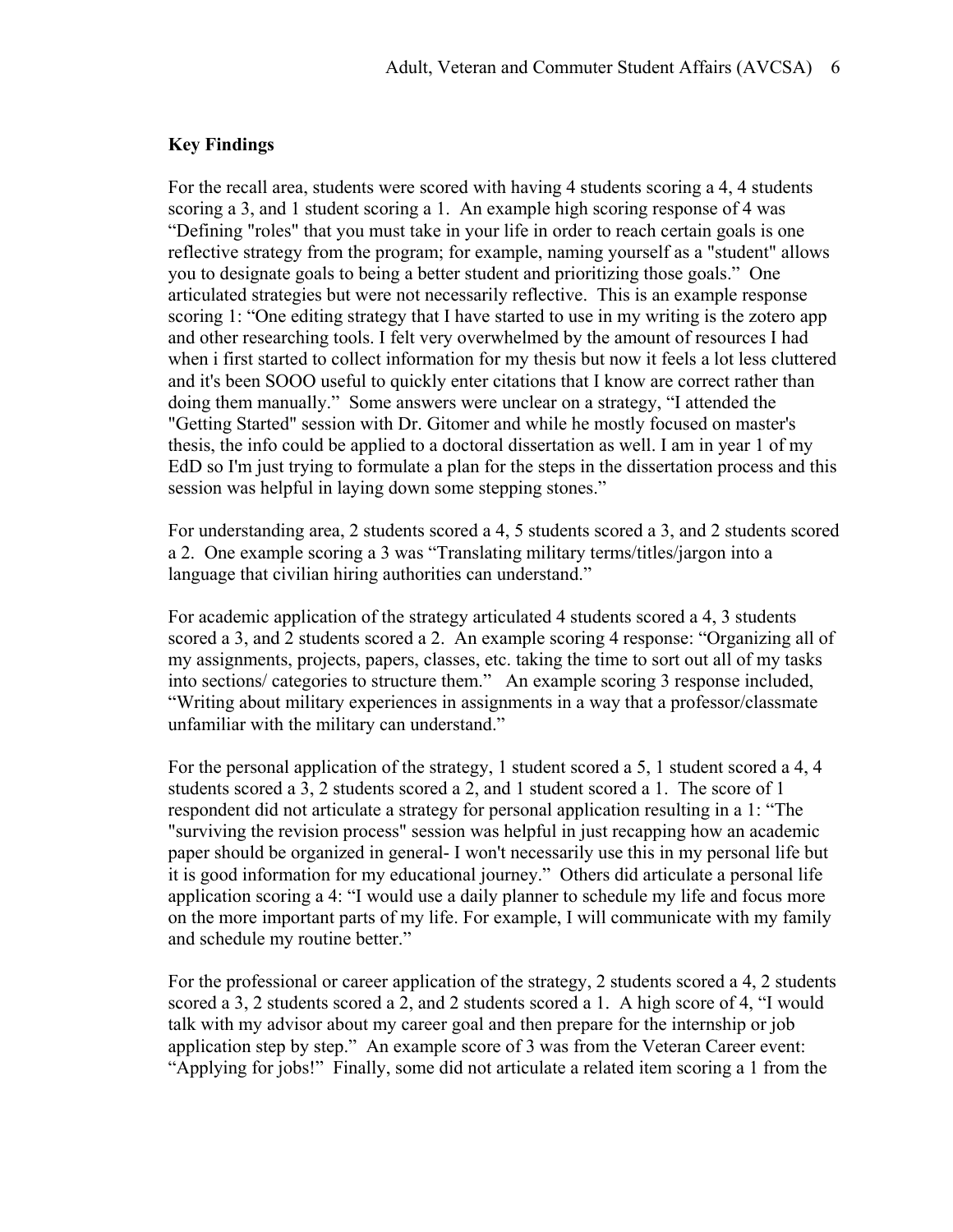Graduate Thesis and Dissertation conference: 'Am currently not working so not applicable"

The different events break down differently related to scores. For the Graduate Thesis and Dissertation Conference, 4 of 4 attendees scored 3 or better in Recall, with 3 attendees scoring a 4. In understanding, 3 out of 4 scored 3 or better. This event had everyone score a 4 in academic application. It scored must lower in personal application with only 1 out of 4 attendees scoring satisfactory. Similarly, in the career application, 2 students scored 2 and students scored 1s.

For the Compass Groups with recall, 1 students scored 4, 1 student scored 3, and 1 student scored a 1. For understanding, 1 student scored a 4 and 2 students scored a 3. Compass group content is mostly personal, so this area of application had 1 student score a 5, 1 student score a 4, and 1 student score a 3. The academic application had 2 students score 3 and 1 student score 2. The career application had one student score 3, 1 student score 2, and 1 student score 1.

For the Veteran Career event with recall, both students scored 3s. For understanding, 1 student scored a 3 and 1 student scored a 2. The Veteran event was career focused, so both students scored 4 in application in career. Similarly, both students scored 3 in personal application. Academic application had 1 student score 2 and one student score 3.

| <b>Program Level</b><br><b>Learning Outcome</b>                                                                                                                                                                                                       | Number of<br><b>Students</b><br><b>Assessed</b> | <b>Number of Students with</b><br><b>Acceptable or Better</b><br>Performance |  |  |
|-------------------------------------------------------------------------------------------------------------------------------------------------------------------------------------------------------------------------------------------------------|-------------------------------------------------|------------------------------------------------------------------------------|--|--|
| Students who<br>participate in<br>activities and services<br>that connect students<br>to services and<br>resources will be able<br>to employ reflective<br>strategies in the<br>context of their<br>personal,<br>professional, and<br>academic goals. | 9                                               | 6                                                                            |  |  |

A student was considered cumulatively to have achieved acceptable or better performance if they scored a 3 above in both recall and understanding and at least 2 of the application areas (either academic, personal, or career).

### **VI. Discussion & Interpretation of Findings**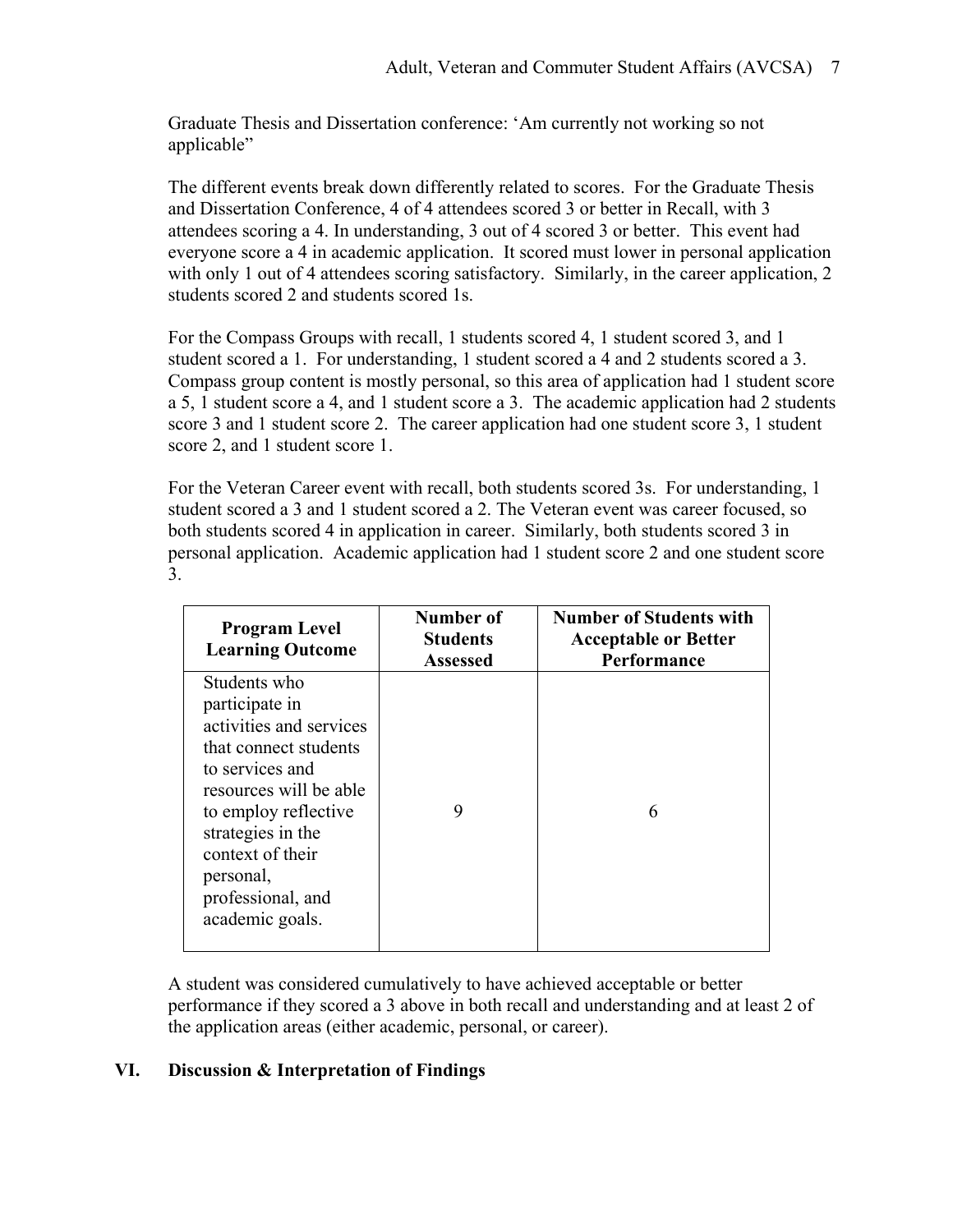The developed rubric was a powerful tool for analysis of reflective strategies. 6 of the 9 students were able to articulate a strategy and apply it to at least some areas (academic, professional, and personal). Even among the other 3, they all scored 3 or better in either recall or understanding. Recall had 2 of those 3 students score 3 or higher. The last student scored satisfactory (3 or better) in understanding but not recall. They used their recall response to provide mostly evaluation of program comments.

As to limitations and challenges, the response rate was disappointing. It was complicated by the virtual nature of events and requirement to send survey electronically. DeHub check-ins as a requirement for even being counted to be invited further added a barrier to the assessment. In-person events are much easier to garner accurate check-in and request assessment while attendees are still present.

Overall, it is helpful to see 8 of 9 students could recall a reflective strategy. The thoroughness of responses highly differed, but this goal was certainly achieved.

One complicating element is the learning outcomes articulation that the student articulate the usefulness of the reflective strategy across all areas: academic, professional, and personal. The learning outcome explicitly states AND thus the rubric and questions were built in that manner. Each of the events likely provided different areas of focus making each have an area where participants were more easily able to apply that strategy. For example, the Veteran Career event's very topic made articulation of a professional strategy easier. The professional strategy area scored very low for the Graduate Thesis and Dissertation Conference because application of the learning that day did not focus on professional or career outcomes. It should be considered if the learning outcome should be redone to articulate OR allowing flexibility between programs to focus more on either professional, personal, or academic outcomes rather than trying to achieve applicability in all.

This data is useful to the department. It shows important differences in event outcomes between activities, and allows building on the strategies utilized working for potential execution with other events and interactions.

### **VII. Recommendations and Plans for Action**

### **Recommendations**

Based on this assessment:

- As the department changes and potentially revisits the Program Area Map, consider changing the learning outcome to articulate a learning in one of the areas instead of all three areas (professional, personal, and academic).
- Add other programs and workshops in the Student Development area to further impact student learning and success.
- Consider other audiences for these events and programs, especially at-risk students. One of these accessed events targeted graduate students and another student veterans, therefore limiting events in this area open to all undergraduates.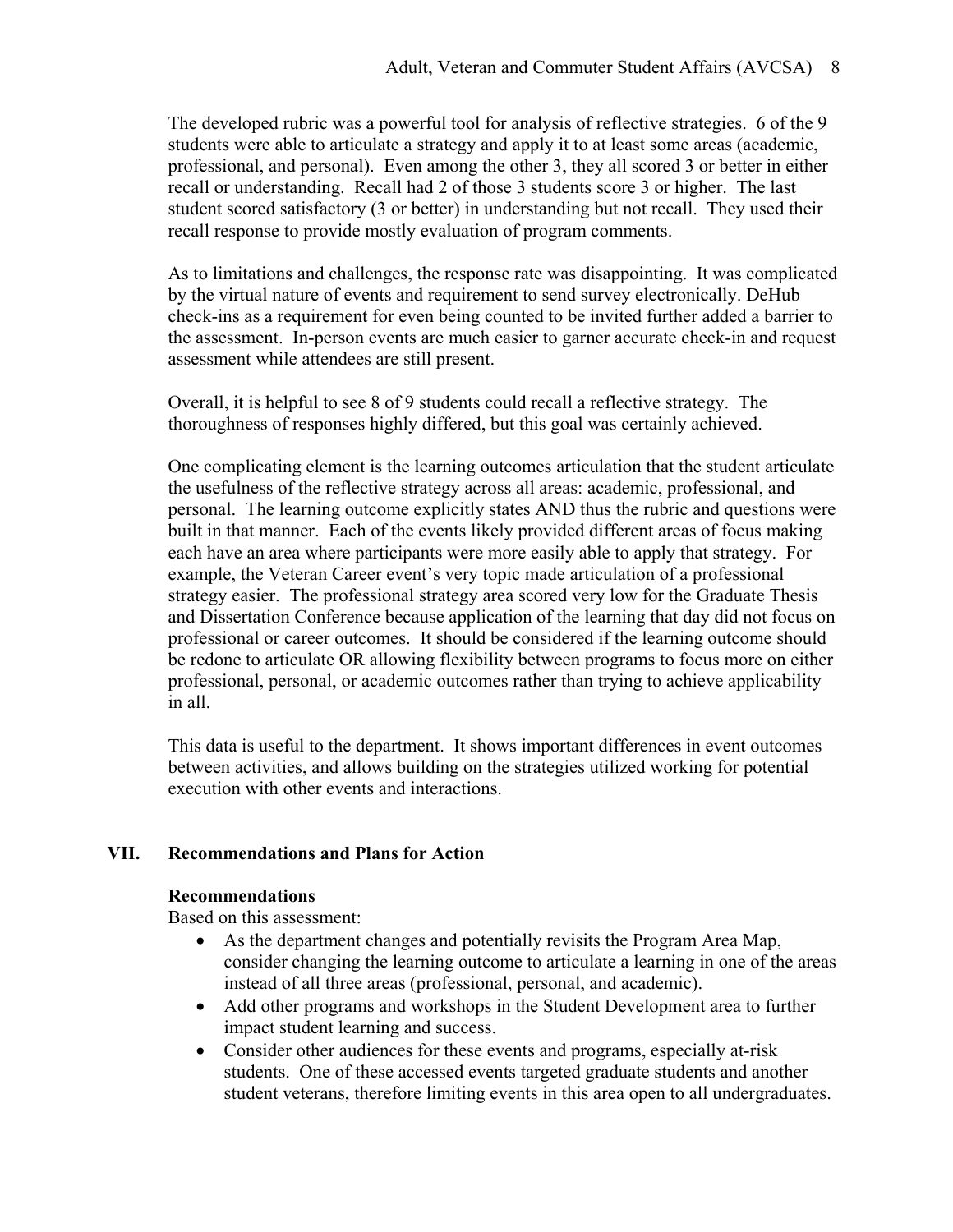• Analyze ways to shorten the assessment as response thoroughness and length got shorter with each question.

### **Action Plan**

Fall 2021: Share results in Assessment Symposium, Student Affairs website, with the department professional and student staff, and in a public way to share with students (such as a display board).

Fall 2021: In department changes, consider changing of learning outcome to require strategy for one area instead of all three.

Fall 2021-Spring 2021: Increase offerings in this area, especially targeted at at-risk students.

Fall 2021-Spring 2021: Continue this assessment in-person and with return of in-person events. Compare results to those provided this year as a comparison pool.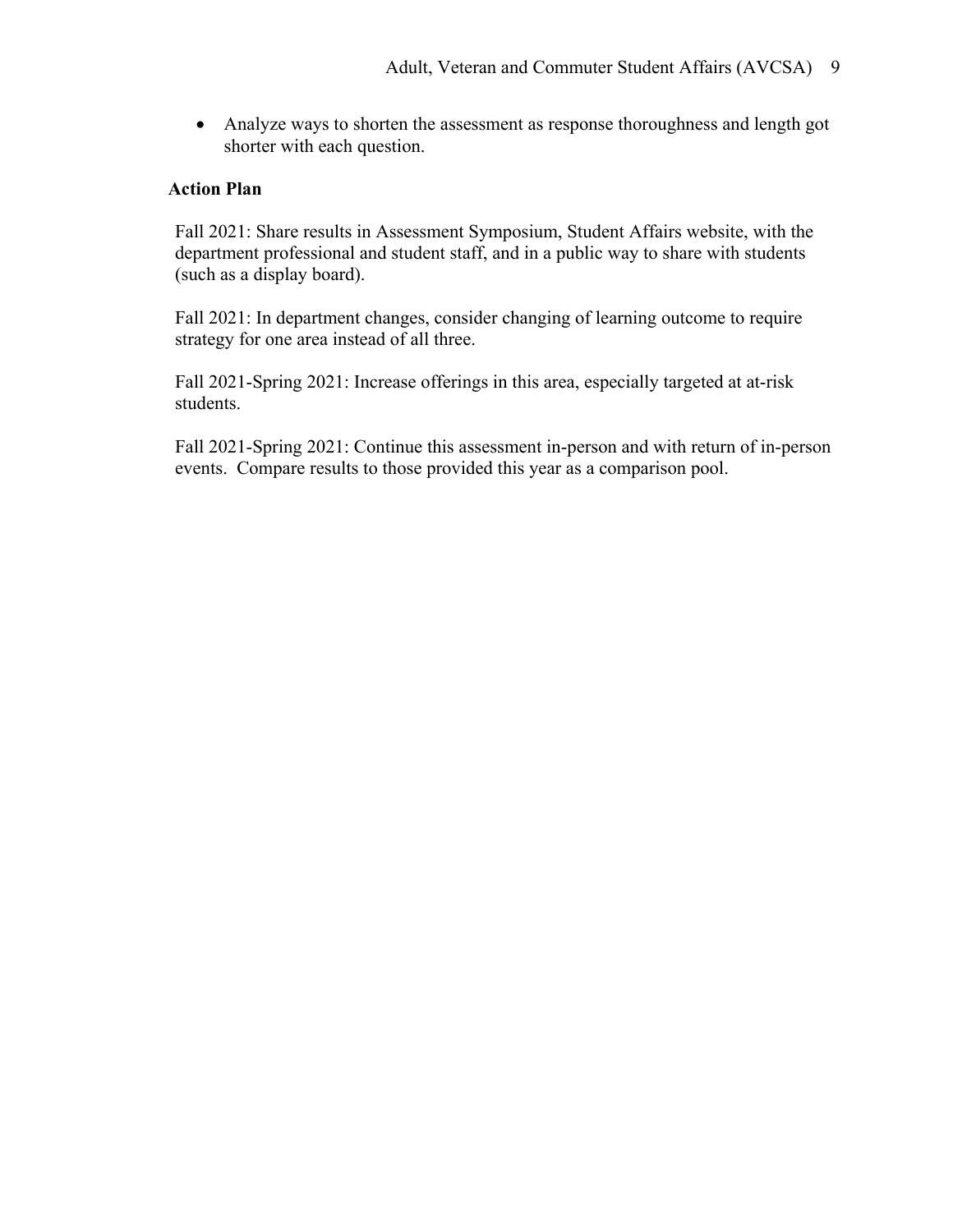## **Appendix 1 – Questions**

The questions included:

- Name at least one reflective strategy you learned as a result of attending/participating in [event name], and give a description of the strategy in your own words.
- Describe a scenario in your academic life where a reflective strategy would be useful, and how you would put it into practice in that scenario.
- Similarly, how would you put into practice a reflective strategy in a scenario from your personal life?
- Finally, how would you put into practice a reflective strategy in a scenario from your professional life?